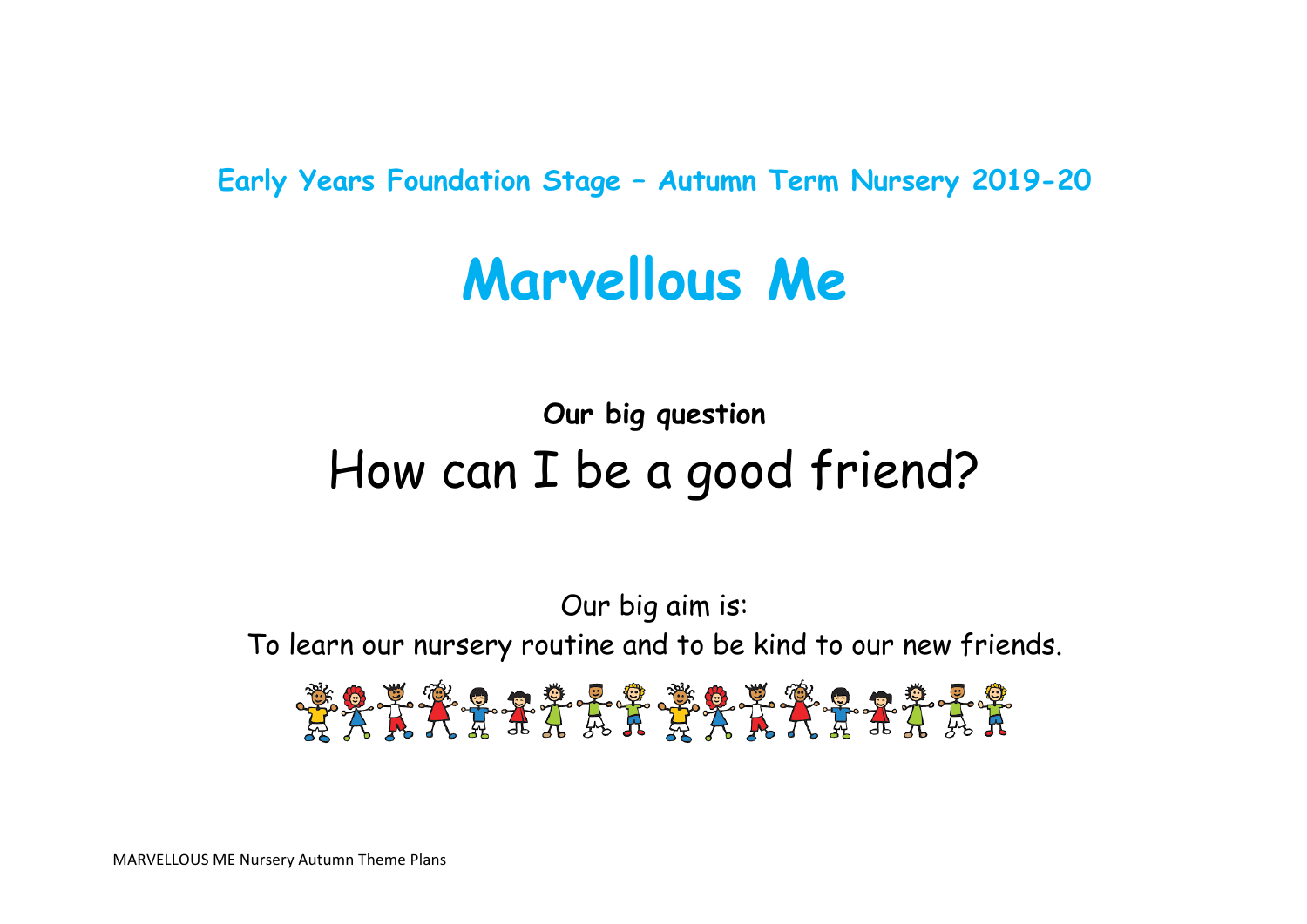#### **Personal, Social and Emotional Development**

**The intent for this term is for children to feel happy, safe and secure in the setting. The children will be learning how to interact with other people, and understand how to control and express their own emotions.**

• **I**nterested in others' play and starting to join in.

- Separates from main carer with support and encouragement from a familiar adult.
- Expresses own preferences and interests
- Seeks comfort from familiar adults when needed.
- Shows understanding and cooperates with some boundaries and routines.

#### **Communication and Language**

**The intent for this term is that the children's vocabulary will be encouraged and extended. The children will use and refine language and communication skills to make their wants and needs known, solve problems, ask questions and play with others.** 

• Shows interest in play with sounds, songs and rhymes**.** 

- Identifies action words by pointing to the right picture, e.g., "Who's jumping?" • Uses gestures, sometimes with limited talk, e.g. reaches
- toward toy, saying 'I have it'
- Developing understanding of simple concepts (e.g. big/little).

#### **Physical Development**

**The intent for this term is that the children will develop and refine both their fine and gross motor skills. The children will take part in a wide range of indoor and outdoor experiences to enable more stability and control over large muscles. The children will learn to do more with their hands to develop the small muscles needed for writing.** 

• Runs safely on whole foot.

• Imitates drawing simple shapes such as circles and lines. • Turns pages in a book, sometimes several at once. • Drinks well without spilling. • Clearly communicates their need for potty or toilet.

#### **Literacy**

**The intent for this term is for the children to have many different language and reading experiences which are playful and fun, including lots of nursery rhymes, stories and rhyming games to expose them to the sounds of language and language in its written form.**

• Has some favourite stories, rhymes, songs, poems or jingles. • Repeats words or phrases from familiar stories. • Fills in the missing word or phrase in a

known rhyme, story or game, e.g. 'Humpty Dumpty sat on a …'. • Distinguishes between the different marks

they make.

#### **Mathematics**

**The intent for this term is that the children are introduced to maths skills through daily routines and playful informal maths activities. The children will build on skills and knowledge needed for number sense, spatial sense and representation.**

Selects a small number of objects from a aroup when asked, for example, 'please give me one', 'please give me two'. • Recites some number names in sequence.

• Notices simple shapes and patterns in pictures.

• Anticipates specific time-based events such as mealtimes or home time.

#### **Understanding the World**

**The intention for this term is that the children are aware of their surroundings and be encouraged to explore them. The children will interact with the others and objects around them learning about themselves, their home and the world around them.**

Shows interest in the lives of people who are familiar to them. • Enjoys playing with small-world models such

as a farm, a garage, or a train track. Seeks to acquire basic skills in turning on and operating some ICT equipment.

#### **Expressive Arts and Design**

**This term the intention is for the children to experiment with media and materials finding out about the properties, modifying and manipulating them. The children will explore the world of pretend through role play, music and a range of other areas.**

• Joins in singing favourite songs. • Creates sounds by banging, shaking, tapping or blowing. • Experiments with blocks, colours and marks. • Beginning to make-believe by pretending.